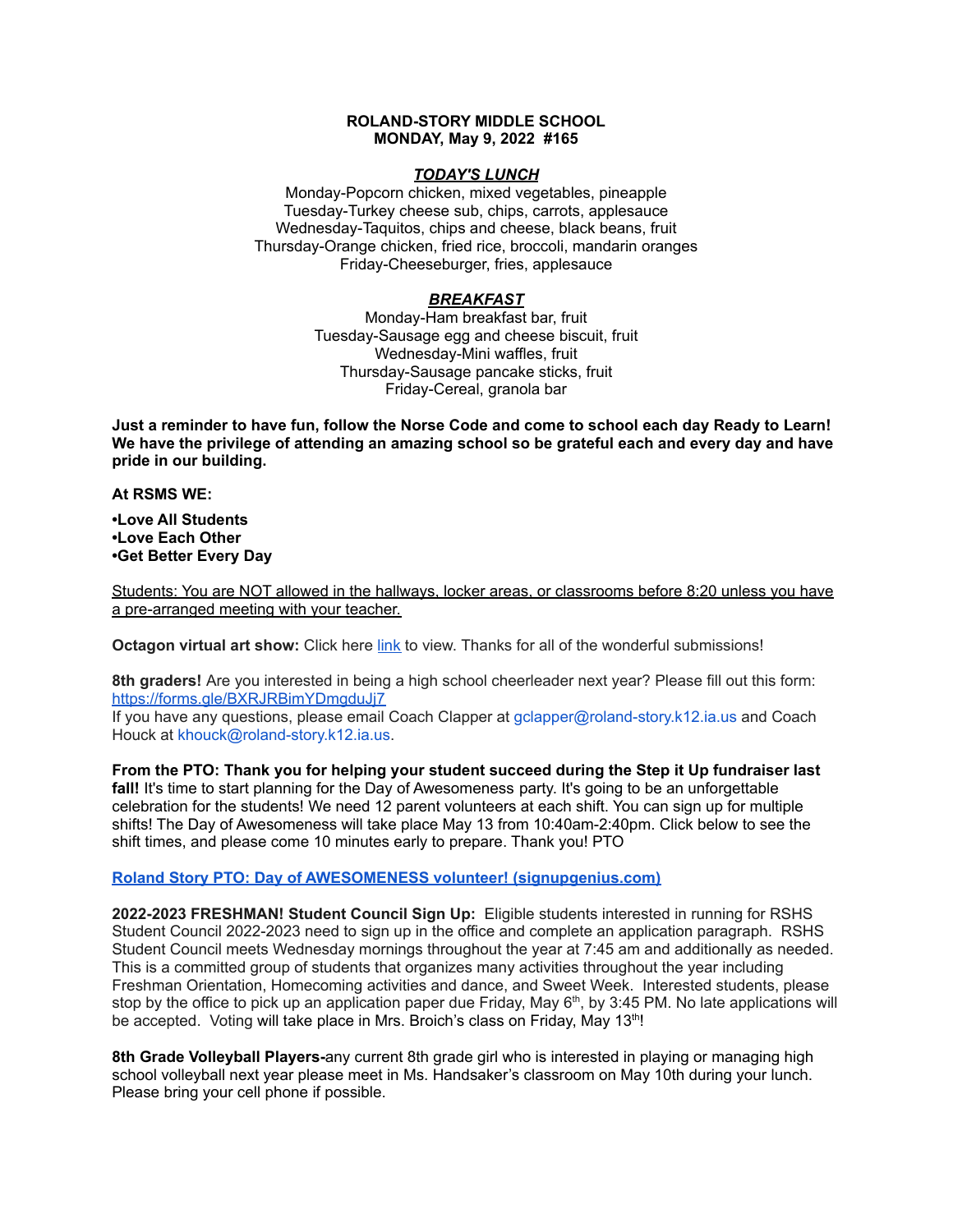**MAST Fundraisers** - There will be one final ice cream fundraiser for MAST this year on Monday, May 9th. We are looking for volunteers to provide cookies for each concert, as well as people to help serve ice cream that evening. If you would be interesting in helping us out on Monday, May 9th please fill out the following forms:

**Ice Cream [Fundraiser](https://www.signupgenius.com/go/4090c45acac2ba31-rsmast4) Help [Cookie](https://www.signupgenius.com/go/4090c45acac2ba31-5th6th) Drop Sign Up**

If you are able to help provide cookies you can send them to school with your student on the 9th.

**MS Track Pictures** will be Monday, May 9 from 3:30 - 4:30. Shuttle at 4:40. Athletes will turn in uniforms after pictures. Uniforms should be washed.

**MS Baseball Practice --** Players received a practice schedule at their team meeting.

**8th Baseball** will begin on Tuesday, May 10. **8th Parent Meeting** on Friday, May 20. 6:00 @ East Field in Story City.

**7th Baseball** will begin on Thursday, May 12. **7th Parent Meeting** on Monday, May 23. 6:00 @ East Field in Story City.

**MS Softball Practice** will begin on Thursday, May 12 at the MS field. Practice is from 3:30 - 5:15. Shuttle @ 5:25. **Softball Parent Meeting** on Wednesday, May 4 at 6:00 in the RS Middle School gym.

Hey students! If you are at least 14 years old (or will be by the end of this May), Riverside bible camp has an awesome opportunity this summer for you to work on their hospitality team. If you are interested in knowing more about this program, please contact their director, **Cheri Hennager,** by email at cheri@riversidelbc.org or on their website at [www.riversidelbc.org.](http://www.riversidelbc.org/)

**7 th and 8 th Grade Roland Rural Bus Room** please report to Mrs. Barker's room at 3:30.

### **RSMS to offer "Skip the Trip" Iowa DOT instruction permit knowledge tests**

Do you have a student who is ready to take the operator knowledge test to get an Iowa instruction permit to drive? RSMS is now offering the test right here at school as part of the Iowa Department of Transportation's "Skip the Trip" program. In partnering with the Iowa DOT, RSMS can save families time, cost, and the hassle of making a trip to a driver's license service center for testing. Students will be able to take the web-based test in a more familiar environment that works to reduce test anxiety and increase success rates. Tests are overseen by trained school staff to assure the integrity of test results. To be eligible to take the remote knowledge test, your student must be age 14 or older and not currently hold an Iowa instruction permit. Students that have turned 14 prior to the testing date must sign up in the office and have permission given from their parent by either email or phone. Students will have the opportunity to test on the second Tuesday of each month. "Skip the Trip" allows students to take their initial test at school as the first step in getting your student to be a confident driver. Once a student has successfully passed the test, the student will receive an email verifying a successful test. The student brings a copy of the email to the driver's license service center along with the other required documentation that will prove their identity to be issued their instruction permit. Service center staff will verify passing test result emails with Iowa DOT records. Visit [www.iowadot.gov/mvd/realid/success.asp](http://www.iowadot.gov/mvd/realid/success.asp) to determine what documentation to bring with you to receive your student's permit. To prepare for a successful knowledge test, students should study the Iowa Driver's Manual and online practice test, both available at: <https://iowadot.gov/mvd/driverslicense/manuals-and-practice-tests>.

## **R-S MS PRACTICE / SHUTTLE SCHEDULE SOFTBALL & BASEBALL**

**MAY 9 - MAY 13**